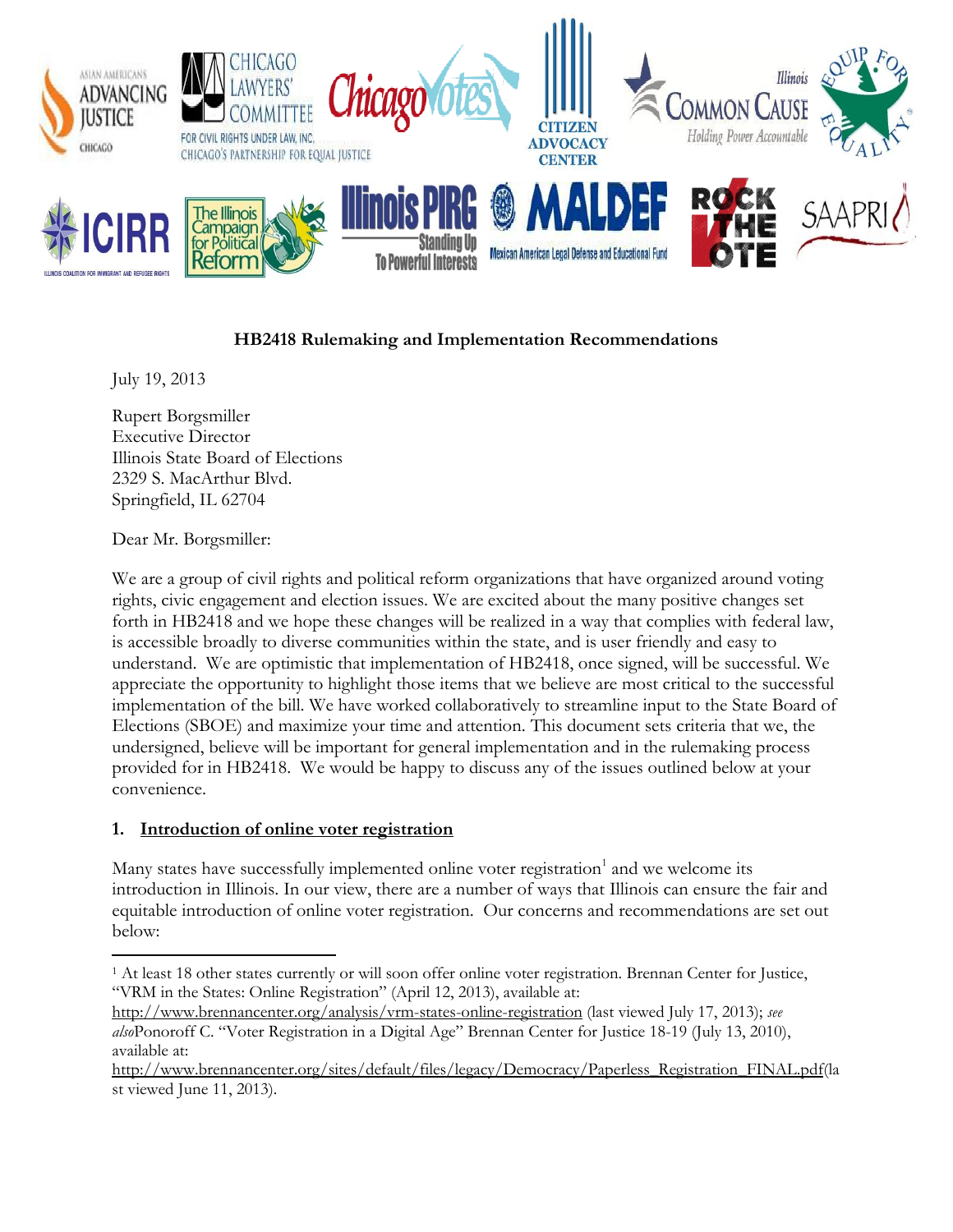#### **a) Accessibility**

#### **i. Require the online voter registration tool to be provided in all languages required to be used in the state under section 203 of the Voting Rights Act**

Section 203 of the Voting Rights Act requires that in covered jurisdictions, all election information available in English must be made available in certain minority languages. As of 2013, four Illinois counties (Cook, Lake, DuPage, and Kane) are covered for Spanish language assistance. Cook County is additionally covered for Chinese. Cook County is also covered for Asian Indian languages, and written assistance is required in Hindi. Pursuant to Section 203, all online voter registration tools and information must, at a minimum<sup>2</sup>, be provided in these languages. The SBOE should explicitly display each language option using each language's own characters on the home page. For example, the option to view the online registration in Chinese would appear on the home page in Chinese characters.

Chicago Board of Election Commissioners (CBOE) and the Cook County Clerk have experience in creating registration and other election materials in Spanish, Chinese, Hindi, Gujarati, Urdu, Korean, and other languages. We strongly recommend that the SBOE collaborate with local election officials on the translations to maximize effectiveness and efficiency for all jurisdictions. We strongly recommend that the SBOE hire certified translators and create partnerships with community organizations to provide accurate and reliable translations for online registration services.

We urge, at the very least, that you seek assistance from organizations representing language minority communities in order to foresee and avert language-specific translation problems. Unfortunately, publicly available translation tools, like Google Translator, frequently result in a translation that is not clear, complete, or accurate. For instance, on one election jurisdiction home page using Google Translate in Chinese, a field requiring the last 4 digits of SSN was translated into Chinese as requiring "last 4 nuclear submarines." Such translation errors demonstrate the imperative need to have a fluent speaker review all translations. The Code of Federal Regulations implementing Section 203 states: "It is essential that material provided in the language of a language minority group be clear, complete and accurate. In examining whether a jurisdiction has achieved compliance with this requirement, the Attorney General will consider whether the jurisdiction has consulted with members of the applicable language minority group with respect to the translation of materials."<sup>3</sup>Members of language minority groups also should be permitted to beta test the system in advance to ensure the translation works properly for the needs of each language group. We further recommend that the SBOE include language, including a statement translated into those languages covered by Section 203, in registration materials that informs the voter of his or her right to be assisted by a person of their choice pursuant to Section 208 of the Voting Rights Act.<sup>4</sup>Many election

 $325$  C.F.R. § 55.19 (1976).

 $\overline{a}$ 

<sup>4</sup> It would be helpful to include a statement on translated materials explaining which jurisdictions are legally required to provide translated materials and further explaining that if a voter registers in a language other than

<sup>2</sup> To the extent practicable, online registration tools and instructions should also be made available in additional languages when there is a significant presence of a language minority community in the state or more than ten percent  $(10\%)$  of the members of a language minority group are of limited English proficiency.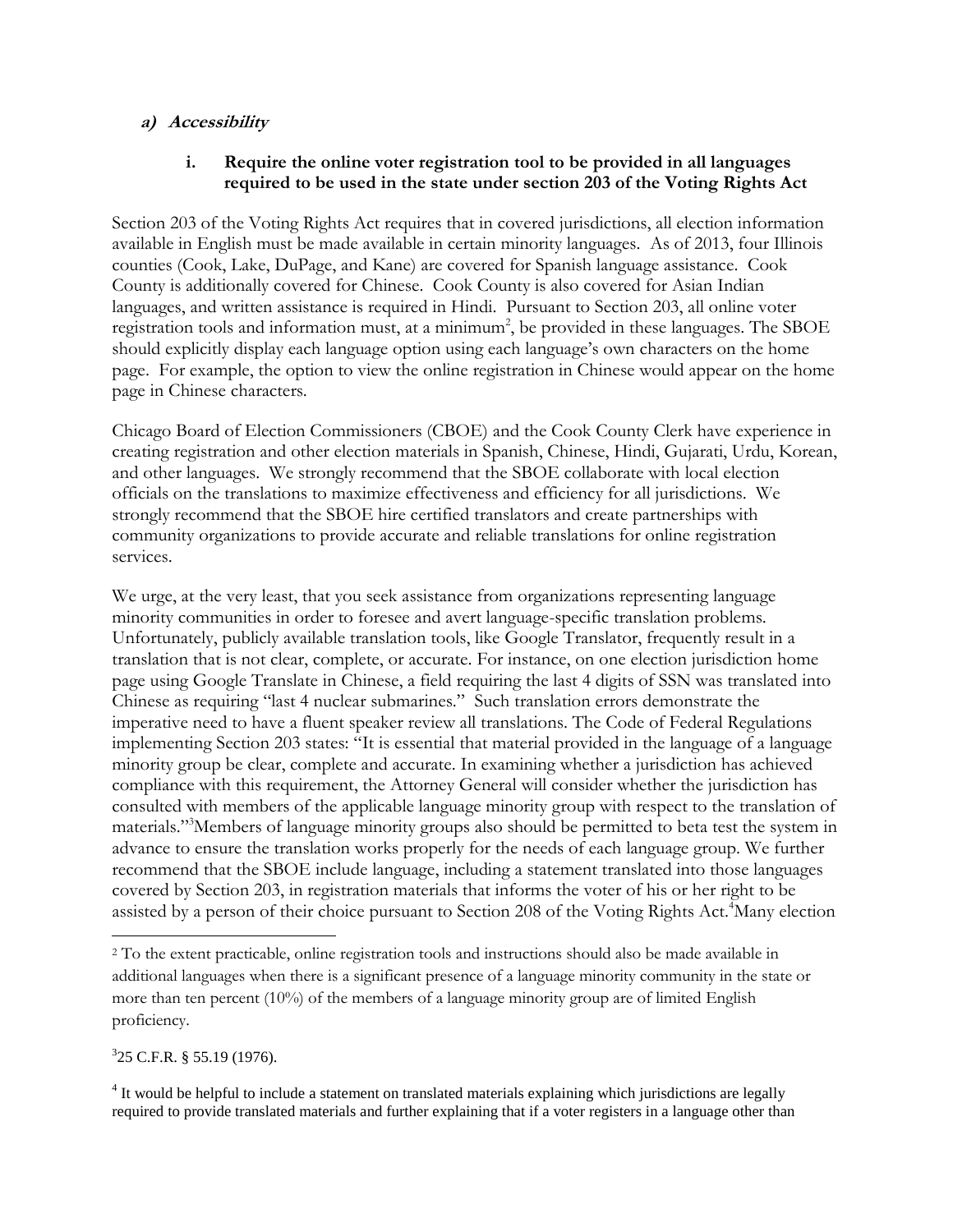officials agree that greater awareness about Section 208 is needed, which will lead to even more language assistance without requiring government resources. The state board can be an important player in increasing awareness about this critical resource.

#### **ii. Ensure that the online registration tool is accessible to people with disabilities**

The Americans with Disabilities Act (ADA) requires that "no qualified individual with a disability shall, by reason of such disability, be excluded from participation in or be denied the benefits of services, programs, or activities of a [state government]."<sup>5</sup> It is critical that any tool introduced be fully accessible to people with disabilities who may use adaptive devices, screen readers, or other assistive technology. Best practices suggest that any such tool should be tested by individuals with disabilities to ensure its functionality before public release.

Rulemaking should further require that in addition to the affirmation required by the amended 10 ILCS 5/1A-16.5(f) ("By clicking the box below, I swear…"), procedure be developed to provide for personal assistance. We suggest a name field with an adjacent checkbox stating "I confirm that I am authorized by the applicant to assist him/her with his/her application and he/she approved the following oath/affirmation: [set out the text of 10 ILCS 5/1A-16.5(f)(1)-(3) with the second person replacing the first person articles]." There should be a toggle such that either one or other of the boxes can be checked.

# **iii. Encourage local election jurisdictions to provide a hyperlink on their websites to online voter registration**

For many voters, the website of their local election jurisdiction is their primary or only source of information regarding voter registration**.** We suggest that SBOE encourage all local election jurisdictions to provide a hyperlink on their official page to the SBOE page for registering to vote or updating voter registration online.

# **b) Adequate and Effective Notice**

## **i. Require that any person whose online registration is rejected be notified, informed of other ways to register, and be able to track their registration online**

There are many points in the registration procedure, from online submission of an individual's voter registration application to her being registered in the state database, where that individual may fail to advance to the next step. The ideal system would automatically process the user information against the SOS database and provide immediate notification to the user if he has been matched or rejected. However, if immediate notification is not possible, clear communication will be crucial. Amended 10 ILCS 5/1A-16.5(g) provides that an email will be sent to anyone denied registration at the SOS matching stage. We encourage the SBOE also to allow users to indicate that they would like

5 42 U.S.C. § 12132.

 $\overline{\phantom{a}}$ 

English, but lives in a jurisdiction that does not provide translated materials, she can still seek language assistance [as provided by Section 208].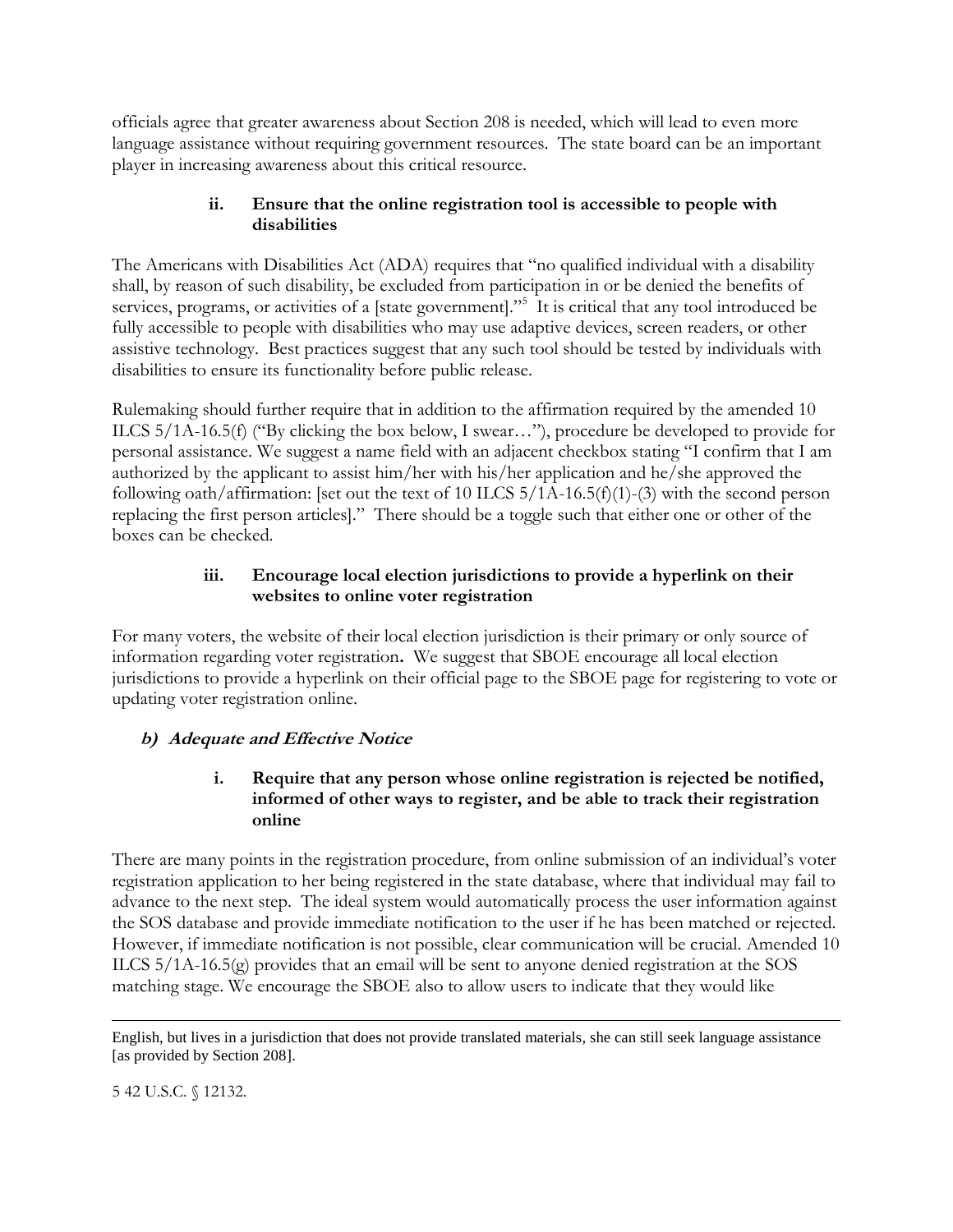communication by text message and suggest that the website clearly state that the user must provide an email (or phone number) to receive follow up information.<sup>6</sup> The email notifying persons who were not matched should make it clear that a rejection at this phase does not mean the person is ineligible to register. The letter should explain that the person can try again to register by a) registering online and ensuring all information is entered accurately, or b) registering in person at his local election authority, or c) registering by mail. The letter should also provide the registration form, a link to the form, or instructions on obtaining the form in person at her local election authority. In addition, a receipt number should be established to allow voters to track their registration application online. These rules will help reduce confusion and delays on Election Day as the user will learn of and have the opportunity to correct registration errors before Election Day.

#### **ii. Provide instructions explaining that eligible citizens may either register to vote or update their registration online**

The amended 10 ILCS 5/1A-16.5(f) explicitly states that the online voter registration system may be used for a "change in registration." This has the capacity to improve the accuracy of the voter registration records immensely. In order for this to happen, however, the public must be made aware that through the online voter registration system they can *both* register to vote for the first time *and* update their existing registration. We suggest that the rules require a statement placed prominently on the website where online and updated voter registration is offered.

#### **iii. Provide instructions on how eligible citizens without a driver's license, State ID card, or a Social Security number can register**

Many eligible voters do not have a state driver's license (DL), State ID (SID) card, and/or Social Security Number (SSN). To ensure that such citizens know their rights, we suggest that the front page of any website offering online voter registration and updating of registration be required to include a statement such as: "If you do not have (1) an Illinois driver's license or Illinois State identification card or (2) a Social Security Number, you may still register to vote but you will not be able to use the online system. You may register by either downloading, printing, completing, and sending this form [add link] by [add deadline] or by completing a registration form available at your local election authority [link to list of election board offices], Department of Motor Vehicles office, or some libraries and other public buildings by [add deadline]." A link to a downloadable, printable motor-voter form with clear directions for returning the form by mail, fax, or e-mail should accompany this notice. The statement should also inform voters about what forms of identification are accepted for in-person registration or mail-in registration. It should be made clear that state ID or driver's license is not required to register or vote on Election Day.

## **c) Technology and process**

#### **i. Require only the Driver's License (DL) or State ID (SID) number, issue date of DL or SID, last four digits of Social Security Number (SSN), and date of birth (DOB) to be matched**

Because an online registration applicant must enter a significant amount of data, and this information must be matched with state databases before the individual is registered to vote, there is

 $\overline{\phantom{a}}$  $6$  If funding allows during implementation or in the future, a letter notifying the applicant of the rejection should be sent by mail.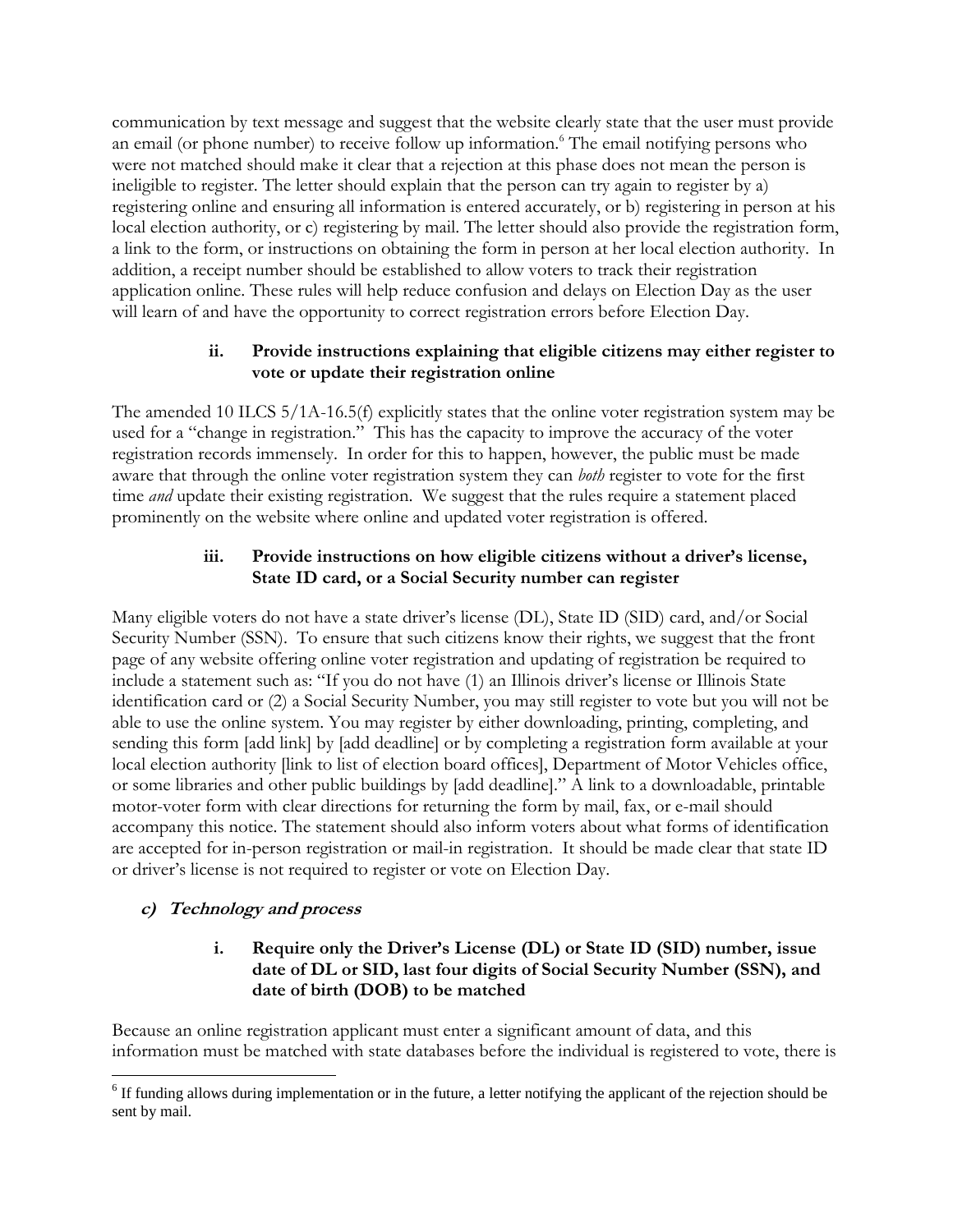a possibility that many eligible individuals will be prevented from registering because of matching problems. The rates at which voters experience matching problems are high. For example, Wisconsin reported a 22% non-match rate in 2008 when comparing voter information in the registration database to a voter's information in the driver's license database. <sup>7</sup> Personal information may not match for a number of reasons: because voters may be recorded in one database with a shortened version of their name, and another with their full name (e.g. Nick vs. Nicholas); because they include a middle name in one database but not another; because they include a suffix such as Jr. or III in one database but not in another; because they have changed their family name (an effect particularly felt by women); because there are multiple spellings of their name in official databases (particularly felt by immigrants); or because they have updated their address in one database but not another.

This phenomenon also occurs in Illinois. Pursuant to the Help America Vote Act of 2002 (HAVA), when an individual registers to vote for federal elections using a name, date of birth, and the last four digits of a social security number, the state sends this information to the Social Security Administration (SSA) to verify that there is a record matching this information. SSA weekly reports indicate the number of records for which it is unable to find a match. In Illinois, in the week ending October 9, 2012 (the mail voter registration deadline in Illinois in 2012), SSA was unable to match an individual's name, date of birth, and last four digits of SSN for 6631 out of 35202 individuals.<sup>8</sup> This is a non-match rate of 18.8%.

Given the large number of people who may be the victims of a non-match, the state should impose only the most necessary matching requirements on online registration applicants. One suggestion is that only the four numbers entered by the applicant (DL or SID number, issue date of DL or SID, last four digits of SSN, and DOB) be matched.<sup>9</sup> To decrease the number of eligible voters rejected from the registration system due to a user error, we recommend that the SBOE investigate and implement tools to reduce mistakes in the entering of numbers required to be matched for registration. We suggest the board considers asking the user to review a confirmation page before submitting the application, implementing the use of drop down boxes for dates, or any other mechanism that will reduce user error. We ask the SBOE to balance carefully the need to reduce errors with the need to create a quick and easy process for the user.

## **ii. Ensure adequate security measures for protection of personal voting records**

In order for a voter to update her registration online, she will need to access her voter registration information first. We suggest that all personal online voter records be available only on a secure site (e.g. an https site), so that voter information cannot be downloaded *en masse.* The system should also

 $\overline{\phantom{a}}$ 

<sup>9</sup> We suggest only the numbers be matched, without any requirement of an *exact* match between the name provided through online registration with a name associated with the number provided, given the high risk of mismatches as stated.

<sup>7</sup> "Voter Registration information often doesn't match driver records" Wisconsin Journal-Sentinel" (August 28, 2008), available at:<http://www.jsonline.com/news/wisconsin/32585689.html> (last viewed June 11, 2013).

<sup>8</sup> Social Security Administration, "Weekly HAVV Transactions" (October 9, 2012), available at: <http://www.ssa.gov/open/havv/havv-weekly-oct-09-2012.html> (last viewed June 11, 2013).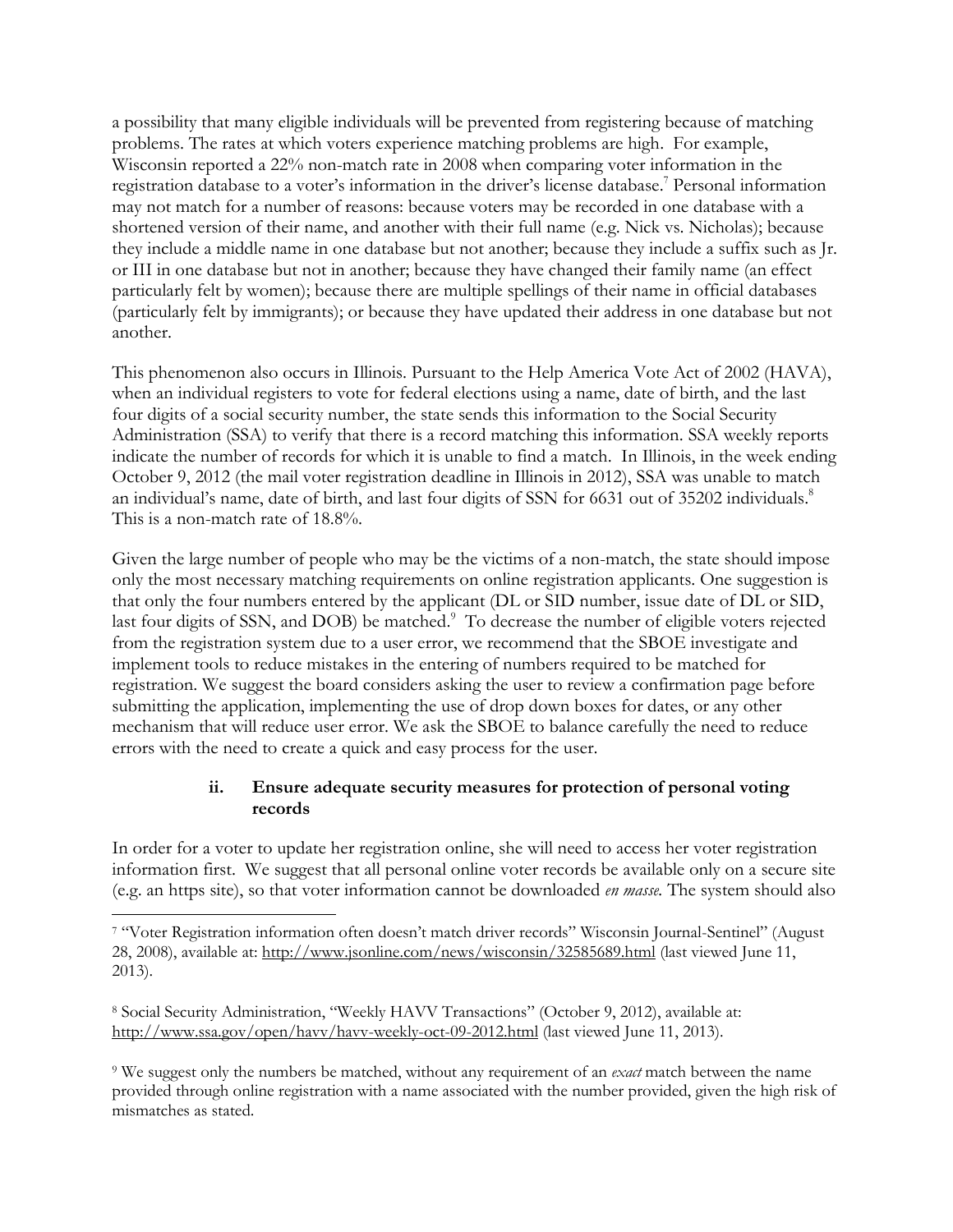ensure voter information cannot be changed by someone who is not the registered voter. This is necessary to include in the rules, as HB2418 only refers to security for the online registration process, not accessing already existing registration data (amended 10 ILCS 5/1A-16.5(b)).

#### **iii. The system should be built to have Open Source API that can be inserted into other websites; it should be compatible with national voter registration websites like Rock the Vote, Turbo Vote, and UOCAVA, and it should be mobile friendly**

Integration allows third party organizations to do what they do best - outreach and promotion, driving traffic to the technology - and allows state and local election officials to do what they do best - process voter registration applications. We urge the development of an application programming interface (API) that allows for call and response between the official state tool and the Rock the Vote online voter registration tool or other third party organizations. It should also be compatible with the UOCAVA system (i.e. the Federal Voting Assistance Program website). In 2012, the integration of Rock the Vote's online voter registration (OVR) tool and the official state online portals enabled Rock the Vote, and their 1100+ active partners, to serve the role as the trusted and relevant messenger, making the voter registration "ask" and encouraging civic participation, while creating a more efficient and streamlined process for election officials processing applications. A well-crafted API tool should allow transfer of information from the a third-party registration tool (i.e. Rock the Vote) to initiate the registration process with the state's official tool for processing . 10

The rules should require the user interface be compatible with mobile devices to ensure equitable access for all, including younger users and those in low income communities who may have access to the internet via cell phones and not personal computers. Additionally, there should be online tutorials and help systems available to users who have common questions or encounter difficulties.

# **iv. Engage in adequate testing**

To ensure the system is free of errors and user friendly, the SBOE should involve a wide range of test users of different backgrounds, skills, literacy levels, ages, and roles (county official, election volunteer, voters, etc.) in all stages of user interface design, including gathering of usability requirements, design of user interfaces, testing, and evaluation.

# **d) Disclosure and transparency**

#### **i. Require that statistics on transmission of voter registration information be made public on a regular basis**

Amended 10 ILCS 5/1A-16.5 sets out the procedure for the transmission of online voter registration data. It provides that once an applicant has entered her information into the online registration tool and that information is matched by the SOS, that the SBOE transmit the applicant's information to the relevant local election jurisdiction. The election jurisdiction treats that application like any other mail or in-person application and, once she is approved, will send the name and data back to the SBOE for inclusion in the statewide database.

l <sup>10</sup> If there are security or authenticity concerns regarding the data submitted by third parties, the system could allow third parties to collect and submit non-personally identifiable information and then the user directly inputs personally identifiable information through the official state online registration system.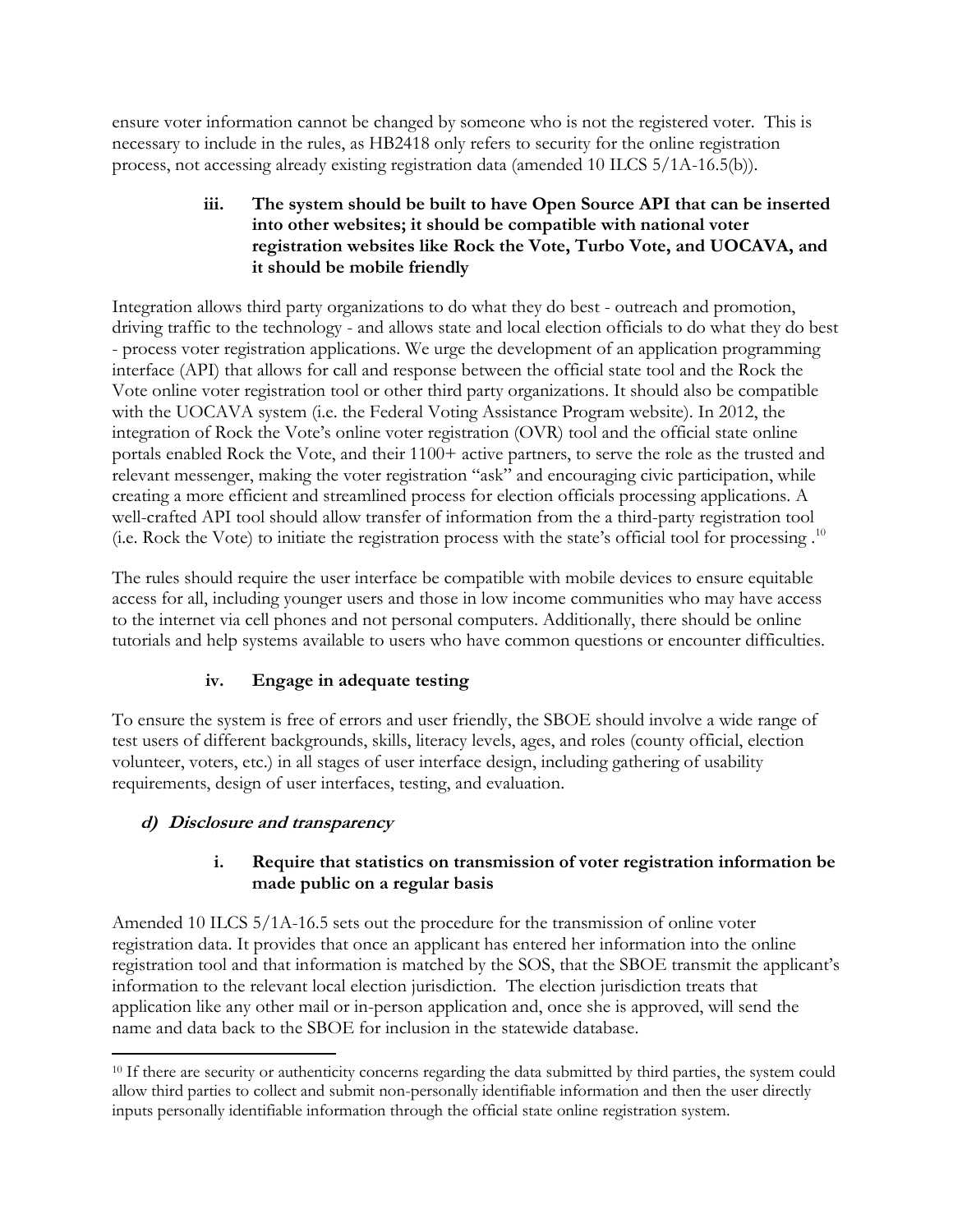To track registration effectively, we suggest a rule requiring the posting of registration statistics on the SBOE and local electoral authority websites on a weekly basis. The routine posting of registration statistics will avoid repeated FOIA requests, streamline data collection, and allow election monitoring organizations, including the signees of this letter and the media, to do so in real time.

Suggestions for the statistics to be posted, at a minimum, include: the number of submitted online voter registrations, the number of online registration applications matched or rejected by the SOS relative to each electoral board jurisdiction, the number of registration applications submitted to each local election jurisdiction, and the number of verified registrations added to the statewide registration database from each local election jurisdiction. We also ask that the SBOE track and provide information on the number of online voter registrations submitted in each translated language, as well as general demographic information on the age, gender, and ethnicity of those using the online registration system.

# **2. Explanation of new election laws and rules**

# **a) Require that information given by the SBOE to local election jurisdictions explaining changes to election rules be publicly available**

There are some important provisions in HB2418 that will affect the way local election jurisdictions conduct elections. Two key changes are to grace period voting and provisional ballot counting. Grace period voting is changed by 10 ILCS 5/4-50, 10 ILCS 5/5-50, and 10 ILCS 5/6-100 to require that a ballot be given to any person registering to vote during the grace period. The public should be able to review the instructions given to local election authorities to ensure that those election jurisdictions that did not follow these procedures in 2012 receive adequate instructions for future elections.

In addition, the rules should establish procedures for counting provisional ballots cast in the wrong precinct as part of the implementation of HB2418. Such procedures as well as the means by which they are communicated to local election authorities should be made public to ensure that local elections authorities are accountable for procedures to a) avoid the casting of provisional ballots unnecessarily and b) count all the votes of all voters eligible for each race.

## **b) Set up a review period for the new online voter registration tool, in order to receive public comments and implement changes to the system before final implementation in July 2014**

As with any technology, there will likely be glitches in the online voter registration process. The SBOE is required to produce a report to the General Assembly and Governor by January 31, 2014, and we would like public input to be considered both before and after the report to ensure that problems are identified and remedied as part of a transparent public process.

## **3. Equity in grace period voting**

**a) Require sufficient ballots to be printed prior to grace period voting to ensure all voters can vote during the grace period**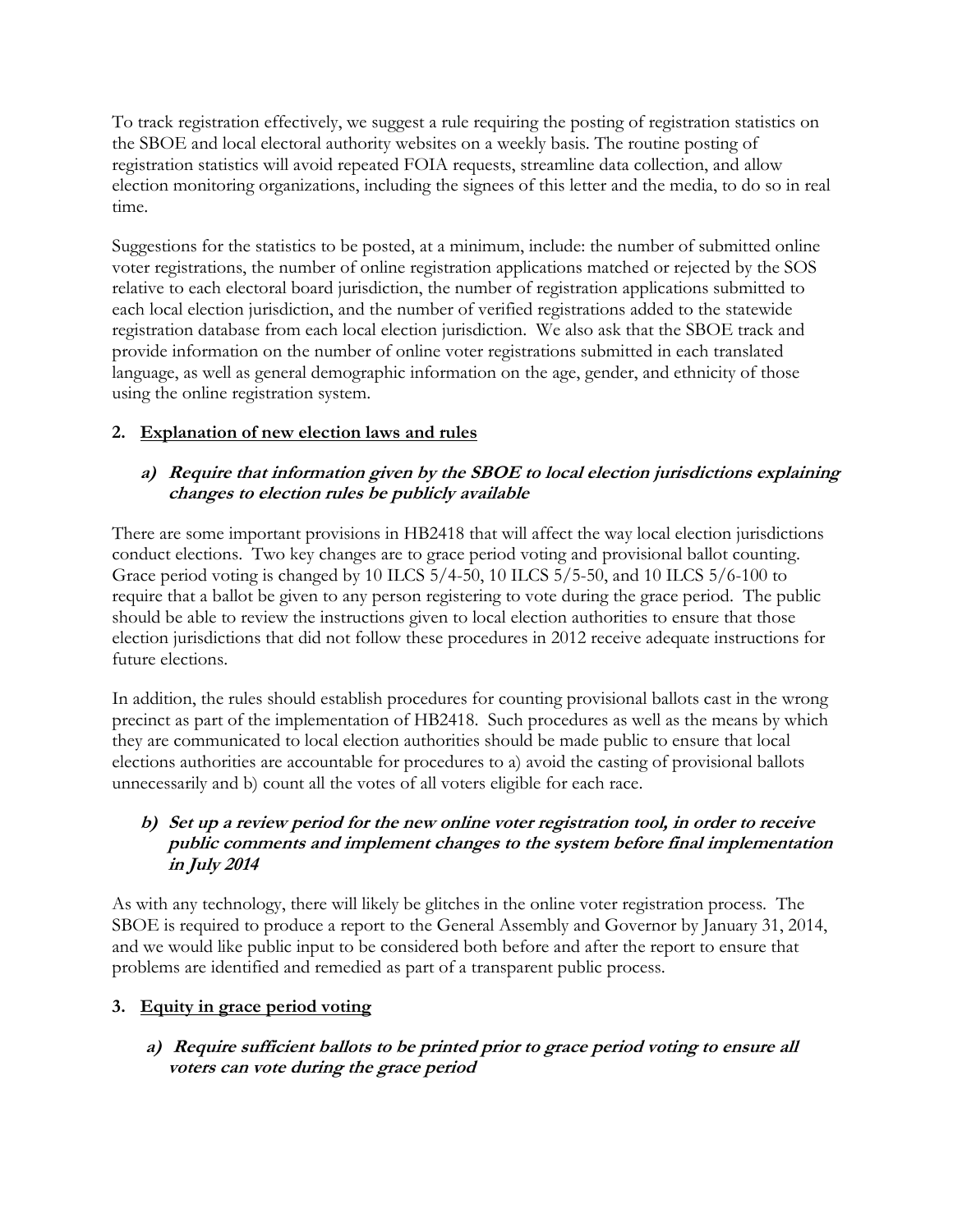The amended 10 ILCS  $5/4$ -50, 10 ILCS  $5/5$ -50, and 10 ILCS  $5/6$ -100 require that if ballots are available when a person registers in the grace period that they be allowed to vote at the same time. Given that 10 ILCS 5/16-5.01 requires that ballots be available for military and overseas voters by at least 45 days before the election, we suggest that the rules require local election jurisdictions to print sufficient ballots by this time for both military and overseas voters, and voters anticipated to register during the grace period. This will ensure equal treatment of all voters during grace period voting.<sup>11</sup>

# **4. Introduction of online requests for absentee ballots**

# **a) Publicize the introduction of online requests for absentee ballots**

The amended 10 ILCS 5/19-2 allows voters to request absentee ballots online. As with online voter registration, absentee ballot requests must be available in at least the languages set out in 1(a) above and must be accessible to people with disabilities as outlined in 1(b). Additionally, to ensure that voters are aware of this new capability, an email should be sent to any voter for whom the statewide voter registration database includes an email address. If practicable, a letter should be sent to all other registered voters, notifying them when the option becomes available and setting out the relevant deadlines. The rules should also require each county/city clerk or board of election (commissioners) website link to this SBOE site.

# **5. Fairness in provisional ballot counting**

This important change to the statute is intended to ensure that votes cast by Illinoisans seeking to exercise their right to vote, but who erroneously cast ballots in the wrong precincts, are counted if the offices for which they voted would have been on their ballot in their correct precinct. It is important that the SBOE adopt standards to guide how and when these votes are identified and counted.

## **a) Require the deadline by which a person who casts a provisional ballot must return to their local election authority with additional documentation to be listed prominently on the provisional ballot receipt**

The amended 10 ILCS 5/18A-15 allows voters seven, rather than two, days to provide additional information to their election authority to ensure their provisional ballot is counted. We suggest that the rules should require that this information be placed prominently at polling places and/or is provided in writing to anyone voting by provisional ballot, to ensure they are aware of the new deadline.

Sincerely,

l <sup>11</sup> Such unequal treatment could potentially violate the Fourteenth Amendment by imposing an unequal burden on the fundamental right to vote. See, for example, *Bush v. Gore* 531 U.S. 98 (2000); Obama for *America v Husted* (6th Cir., October 5, 2012), and *Hunter v Hamilton County Board of Elections* 635 F.3d 219 (2011).